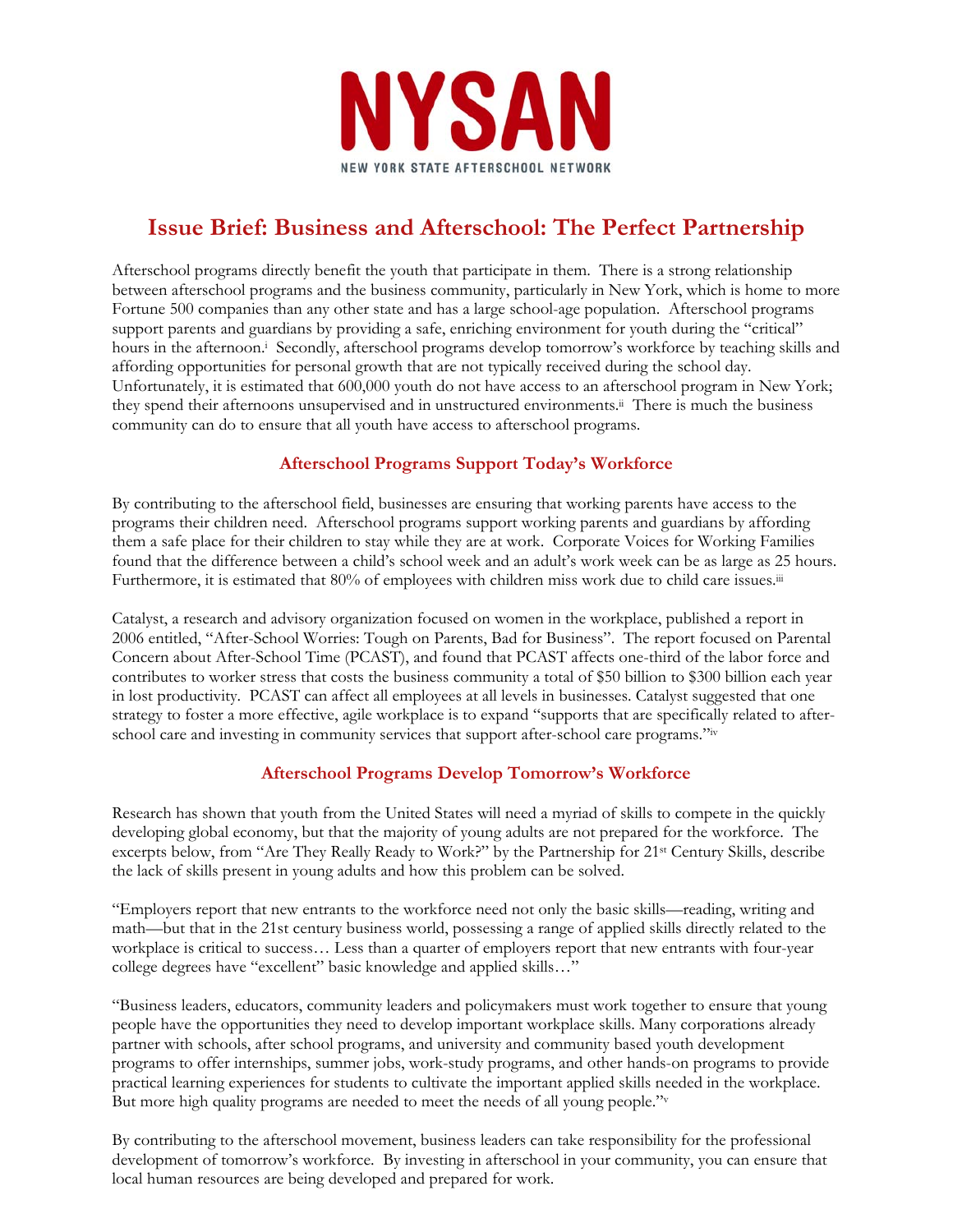# **How Businesses Can Contribute to the Afterschool Movement**

#### *Become a partner.*

Joining a board of directors or advisory group for afterschool programs is a great way to engage in the afterschool movement as a leader and advocate. Thomas Buckley, Manager of External Affairs for AT&T in Connecticut serves as a valuable resource for the Connecticut After School Network while contributing to the development of the state's future workforce. Mr. Buckley stated, "First and foremost, today's students must stay in school to receive a solid education that will prepare them for tomorrow's workforce. Quality afterschool programs are valuable tools that provide safe environments for students - addressing both academic and physical needs." Business partners can assist afterschool programs and advocacy efforts with securing resources that would otherwise not be made available.

Many businesses also benefit from building relationships with programs that can provide afterschool services to local employees. These relationships are often beneficial to both business and afterschool providers. Annette Byrd, Manager of Health and Well-being for GlaxoSmithKline in North Carolina, expressed the benefits of the company's work with the North Carolina Center for Afterschool Care.

"GlaxoSmithKline (GSK) is committed to supporting schools in the communities in which we are located. For our employees, we provide several programs to support the parents of school-age children, including afterschool and summer enrichment programs. GSK considers this an investment in tomorrow's workforce. Because of this commitment, we hosted and invited other area businesses to join us for a discussion, sponsored by Corporate Voices for Working Families and the North Carolina Center for Afterschool Care. It was an honor for GSK to partner with the North Carolina Center for Afterschool Care on this important topic."

## *Provide support.*

*Technical Assistance* can be extremely valuable to improving the quality of the management and administration of afterschool programs. If your business specializes in a service, such as research, evaluation, human resources training, or information technology management, afterschool programs could greatly benefit from your help.

*Supplying merchandise and equipment* to afterschool programs can have a large impact on the quality of programs available to youth. Donations may include:

- o Books
- o Office and Art Supplies
- o Toys, Games, and Sports Equipment
- o Furniture
- o Computers and Electronics
- o Meeting Space

*Financial support* can be hugely important to the sustainability of afterschool programs. Businesses can underwrite fundraising events or purchases which can greatly improve a program's outcomes for youth. Businesses can also sponsor programs in exchange for marketing opportunities, such as having the company logo printed on the program's tee shirts.

# **Getting Involved**

Afterschool programs need your support in order to provide youth with opportunities for academic enrichment, social learning and skill development. The quality of the workforce of both today and tomorrow can be improved by investing in the quality of today's afterschool programs. To learn more about participating in NYSAN or other organizations focused on afterschool, please contact us at info@nysan.org.